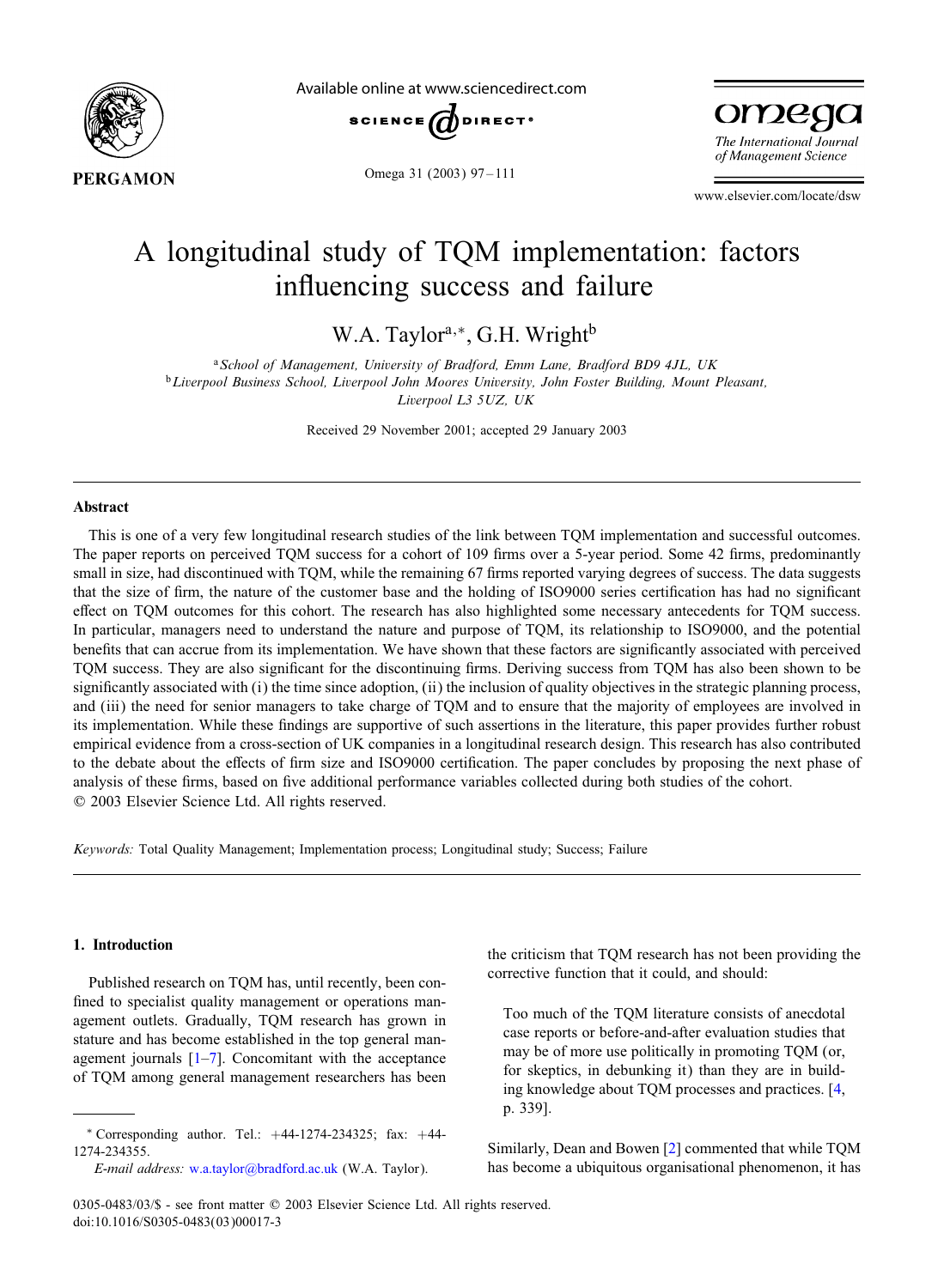been given comparatively little research attention, and in particular there has been little theory to explain the differences between successful and unsuccessful efforts. What are the determinants of successful TQM implementation, and why do some organisations try to implement it and subsequently stop? While these two questions have been a prime focus of TQM research over the past decade, they remain largely unanswered.

This paper is one of the first longitudinal research studies of TQM implementation, involving a cohort of 113 companies. The foundation for the study began in 1992, when the original cohort was investigated [\[8,9\]](#page--1-0). Five years later, the same group of companies was re-contacted to assess what progress had been made with TQM and to explore the achieved levels of success. The remainder of this article is in four sections. Firstly, we review some of the key studies on TQM implementation, and highlight some of the challenges of the extant research literature. In particular we emphasise that methodologically, most previous studies have taken a snapshot of TQM activity. Thus, in the second section we propose a longitudinal research method for evaluating the success of TQM for this cohort. In section three we present results from the second study of this cohort, conducted in 1997. Finally we discuss the implications of these results and outline some research questions for future analysis of these data.

### 2. Literature review

#### *2.1. Development of TQM research*

Dale et al. [\[10\]](#page--1-0) asserted that TQM is still in an early stage of theory development. They stressed the need for scholarly development of TQM theory and the incorporation of existing management theories into its development. In so doing, they have echoed the concerns of others that too much TQM research is focused on descriptions of practice rather than on theory development that is of use to managers and scholars [\[11,12\]](#page--1-0). While some scholarly studies have integrated TQM with current management theories of innovation diffusion [\[6\]](#page--1-0), organisational learning [\[12,13\]](#page--1-0) or resource-based strategy [\[3\]](#page--1-0), Dean and Bowen [\[2\]](#page--1-0) observed a further need for TQM integration with the management literature on strategy implementation, information processing, customer satisfaction and process improvement.

Ghobadian and Gallear [\[14\]](#page--1-0) underscored the dearth of empirical research dealing specifically with TQM implementation, and observed that knowledge about the implementation process remains highly fragmented. They argued for a renewed focus on the process of implementing TQM and the reasons for success and failure. Moreover, in studying 31 leading exponents of TQM, they concluded that there is commonality in successful implementation, and that this commonality lies at the deeper level of objectives and intentions, rather than at the activity level of method, tools and

techniques. It was in a similar vein that in 1992 we analysed this cohort of 113 companies, focussing particularly upon managers' attitudes to, and perceptions of TQM, and their understanding of its nature and purpose. We regarded these attitudes and perceptions as antecedents of implementation practices and concomitant outcomes, see Fig. [1.](#page--1-0)

Using Argyris' [\[15\]](#page--1-0) theory of defensive routines, we highlighted contradictions between TQM implementation practices (theories in use) and managers espoused attitudes and perceptions (espoused theories). In 1992 we found little detectable dissatisfaction with TQM, although the majority of the cohort had only recently implemented TQM. However we speculated that, without improvement in their perceptions of TQM and better alignment between perceptions and implementation practices, there was likely to be an issue about the sustainability of TQM in this cohort [\[9\]](#page--1-0). It was against this background that the cohort was re-visited in 1997, to see whether or not TQM had continued, and if so, what levels of success had been experienced.

#### *2.2. Measuring the impact of TQM*

Measurement of TQM performance outcomes is widely recognised as difficult, because of a number of inter-related factors. Firstly there is debate about when to measure the effect of a TOM intervention on performance outcomes. If performance measures are taken too soon after TQM implementation, the results are inconclusive. If too long a time elapses between intervention and outcome, the measurement can be confounded by other exogenous and endogenous factors [\[4\]](#page--1-0). Secondly there are problems associated with publicly reported indices of performance such as market share, share price and profitability  $[16,17]$ . Market share is self-defined, depending on the scoping of the market, profitability can easily be distorted, and share price is only an estimate of future performance and is volatile. Thirdly, for SMEs and privately owned firms these indices are often difficult or impossible to obtain. There are no easy solutions to these difficulties. One approach is to obtain the principal measure of performance directly from the respondents, as a perceptual judgement [\[7\]](#page--1-0). While recognising the potential for self-reporting bias, there are many precedents in the literature for obtaining performance information on a pri-mary or perceptual basis [\[3,18–21\]](#page--1-0). Indeed, as Meredith [\[22,](#page--1-0) p. 10] argued,

the information compiled from the perceptions of key participants is often closer to reality than an artificial reconstruction of the objective reality based on a focused and limited collection of incomplete objective data gathered independently by researchers themselves.

#### *2.3. The need for longitudinal studies*

Powell's [\[3\]](#page--1-0) analysis of 39 TQM adopters was one of the first to overcome the problem of what he described as